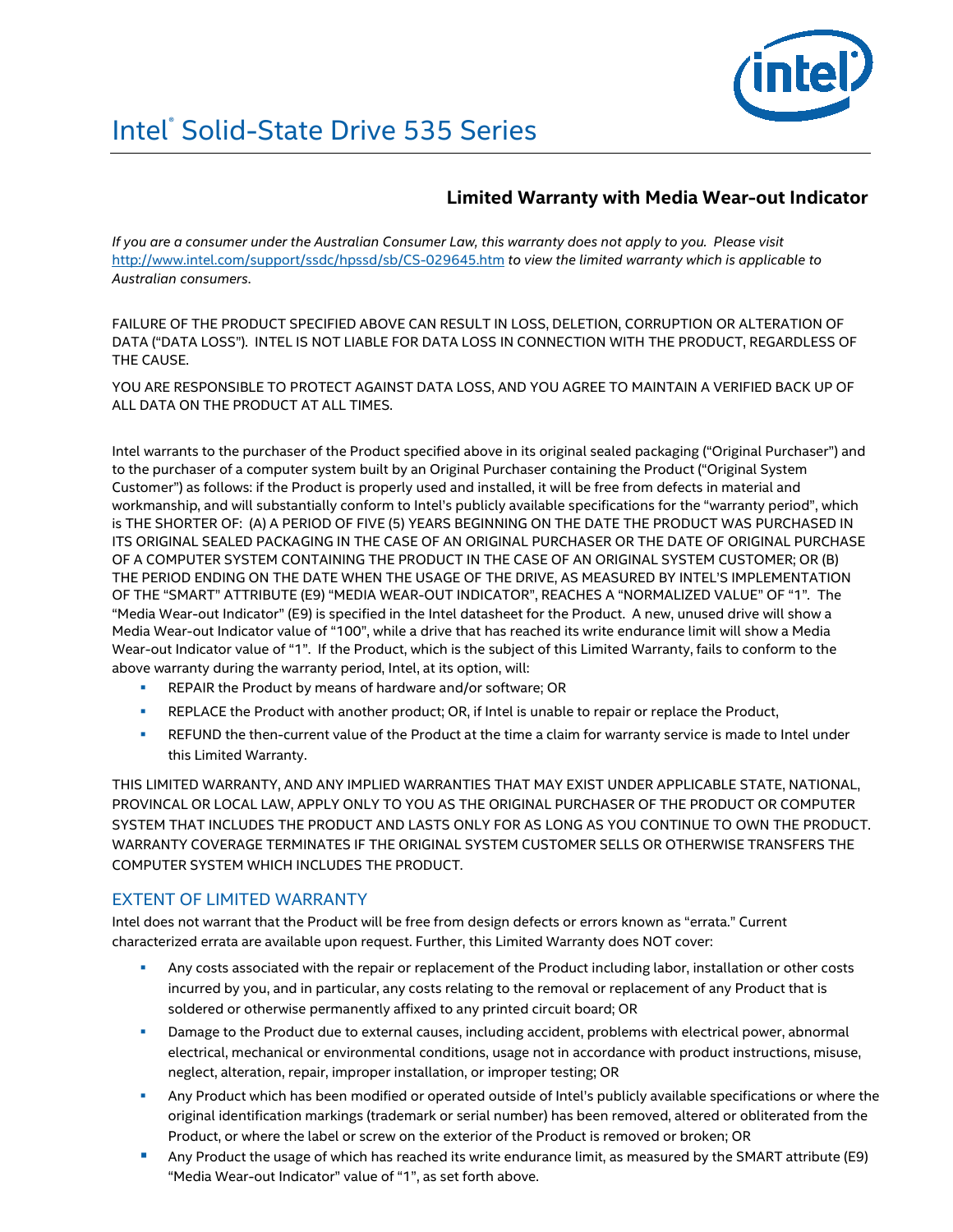

## HOW TO OBTAIN WARRANTY SERVICE

To obtain warranty service for the Product (purchased in its original sealed packaging), you may contact your original place of purchase in accordance with its instructions or you may contact Intel. To request warranty service from Intel, you must contact the Intel Customer Support ("ICS") center in your region within the warranty period during normal business hours (local time), excluding holidays and return the Product to the designated ICS center. (See below for information regarding how to contact ICS in your region.) Please be prepared to provide:

- 1. Your name, mailing address, email address and telephone numbers
- 2. Proof of purchase
- 3. Model name and product identification number found on the Product
- 4. if applicable, a description of the computer system including the brand and model
- 5. An explanation of the problem

The ICS representative may need additional information from you depending on the nature of the problem. Upon ICS's verification that the Product is eligible for warranty service, you will be issued a Return Material Authorization ("RMA") number and provided with instructions for returning the Product to the designated ICS center. When you return the Product to the ICS center, you must include the RMA number on the outside of the package. Intel will not accept any returned Product without an RMA number, or that has an invalid RMA number, on the package. You must deliver the returned Product to the designated ICS center in the original or equivalent packaging, with shipping charges pre-paid (within the USA), and assume the risk of damage or loss during shipment. Freight charges and/or handling fees may apply if the Product for which you are requesting warranty services was not sold via authorized distribution in your country/Region. (For a definition of country/Region, contact the ICS center in your region or go to [www.intel.com/support.\)](http://www.intel.com/support)

Intel may elect to repair or replace the Product with either a new or reconditioned Product or components, as Intel deems appropriate. The repaired or replaced product will be shipped to you at the expense of Intel within a reasonable period of time after receipt of the returned Product by ICS. The returned Product shall become Intel's property on receipt by ICS. The replacement product is warranted under this written warranty and is subject to the same limitations and exclusions for ninety (90) days or the remainder of the original warranty period, whichever is longer. If Intel replaces the Product, the Limited Warranty period for the replacement Product is not extended.

#### WARRANTY LIMITATIONS AND EXCLUSIONS

THIS WARRANTY REPLACES ALL OTHER WARRANTIES FOR THE PRODUCT AND INTEL DISCLAIMS ALL OTHER WARRANTIES, EXPRESS OR IMPLIED INCLUDING, WITHOUT LIMITATION, THE IMPLIED WARRANTIES OF MERCHANTABILITY, FITNESS FOR A PARTICULAR PURPOSE, NONINFRINGEMENT, COURSE OF DEALING AND USAGE OF TRADE. Some states (or jurisdictions) do not allow the exclusion of implied warranties so this limitation may not apply to you. ALL EXPRESS AND IMPLIED WARRANTIES ARE LIMITED IN DURATION TO THE LIMITED WARRANTY PERIOD. NO WARRANTIES APPLY AFTER THAT PERIOD. Some states (or jurisdictions) do not allow limitations on how long an implied warranty lasts, so this limitation may not apply to you.

### LIMITATIONS OF LIABILITY

INTEL'S RESPONSIBILITY UNDER THIS OR ANY OTHER WARRANTY, IMPLIED OR EXPRESS, IS LIMITED TO REPAIR, REPLACEMENT OR REFUND, AS SET FORTH ABOVE. THESE REMEDIES ARE THE SOLE AND EXCLUSIVE REMEDIES FOR ANY BREACH OF WARRANTY. TO THE MAXIMUM EXTENT PERMITTED BY LAW, INTEL IS NOT RESPONSIBLE FOR ANY DIRECT, SPECIAL, INCIDENTAL, OR CONSEQUENTIAL DAMAGES RESULTING FROM ANY BREACH OF WARRANTY OR UNDER ANY OTHER LEGAL THEORY (INCLUDING, BUT NOT LIMITED TO, LOST PROFITS, DOWNTIME, GOODWILL, DAMAGE TO OR REPLACEMENT OF EQUIPMENT AND PROPERTY, AND ANY COSTS OF RECOVERING, REPROGRAMMING, OR REPRODUCING ANY PROGRAM OR DATA STORED IN OR USED WITH A SYSTEM CONTAINING THE PRODUCT), EVEN IF INTEL HAS BEEN ADVISED OF THE POSSIBILITY OF SUCH DAMAGES. Some states (or jurisdictions) do not allow the exclusion or limitation of incidental or consequential damages, so the above limitations or exclusions may not apply to you.